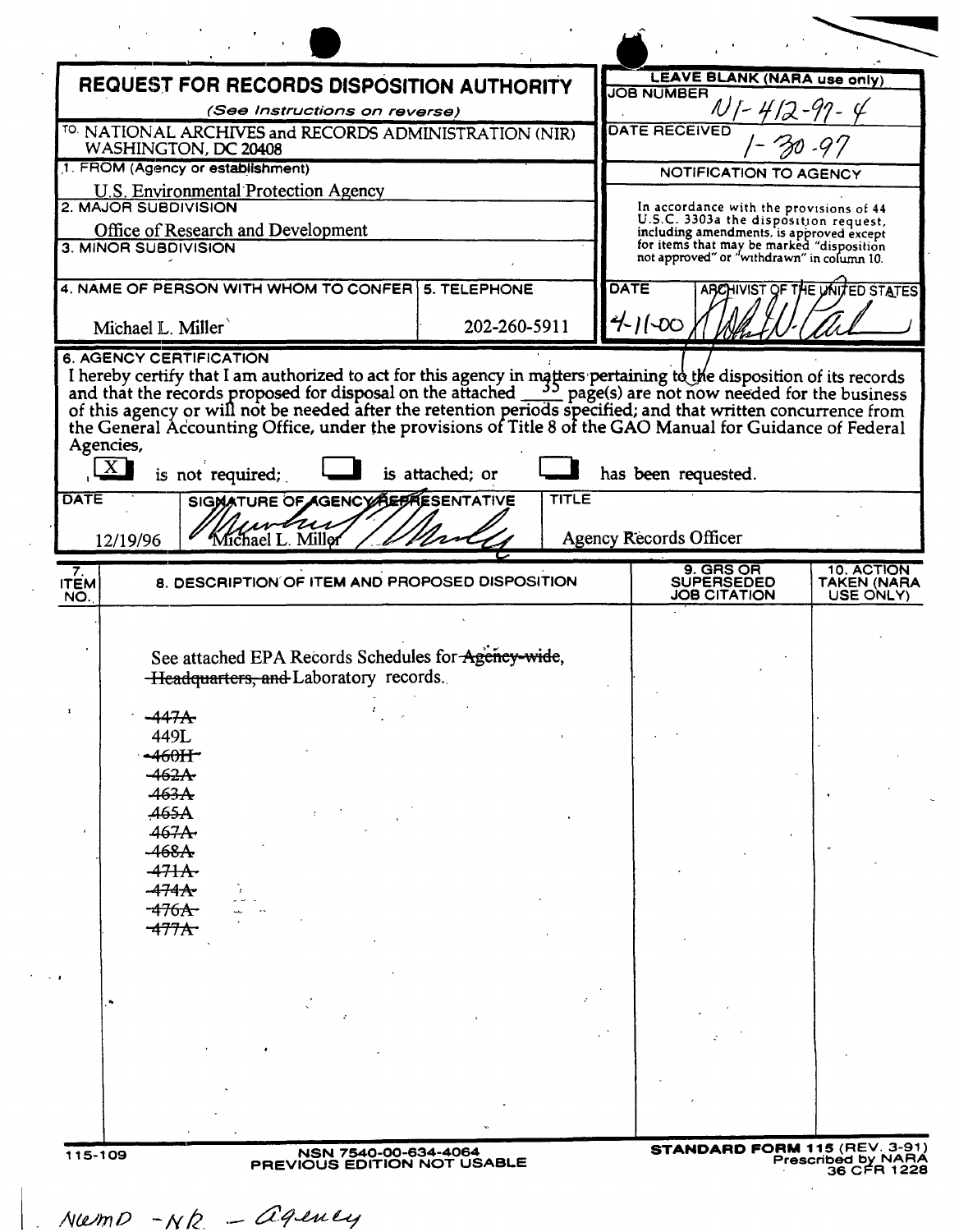#### DRAFT OF *10/26/99*

#### u.s. **EPA RECORDS SCHEDULE**

SERIES TITLE: Alternate Test Procedure Applications

PROGRAM: Research and Development Laboratories

EPA SERIES NO: 449

AGENCY FILE CODE: RNDL 449

NARA DISPOSAL AUTHORITY: N1-412-97-4/1 (Use this number to retire records to the FRC)

APPLICABILITY: National Environmental Research Laboratory - Cincinnati

#### *IDENTIFYING INFORMA TION:*

DESCRIPTION: Records include applications for nationwide or limited-use approval of alternate test procedures for determining regulated parameters in National Pollutant Elimination System (NPDES) and National Primary Drinking Water Regulations (NPDWR) monitoring. Each file includes a method description, performance data and/or comparability study data, technical and statistical reviews, a method recommendation to the approval authority, and related correspondence.

a. For methods developed either for nationwide use in regulated NPDES and NPDWR monitoring or for limited use in NPDES monitoring or NPDWR radionuclide monitoring:

(1) Approval of proposed method recommended and proposed method recommended as an acceptable version of a previously approved method.

- (2) Disapproval of proposed method recommended.
- (3) Application defaulted by applicant.
- (4) Application not within EPA jurisdiction (parameter not regulated).

b. For non-radionuclide methods developed for limited use in NPDWR monitoring.

c. Master list of approved alternative test procedures for NPDES and NPDWR which are generated every six months.

ARRANGEMENT: Arranged by case number.

TYPE OF RECORDS: SPECIFIC RESTRICTIONS: Case files Confidential Business Information

MEDIUM: VITAL RECORD:

Paper

FUNCTIONS SUPPORTED: Program operations

SPECIFIC LEGAL REQUIREMENTS: 40 CFR Part 136.4-5 40 CFR Part 141.27

- I\_~*<I' • "*

n ente

 $-3\pi$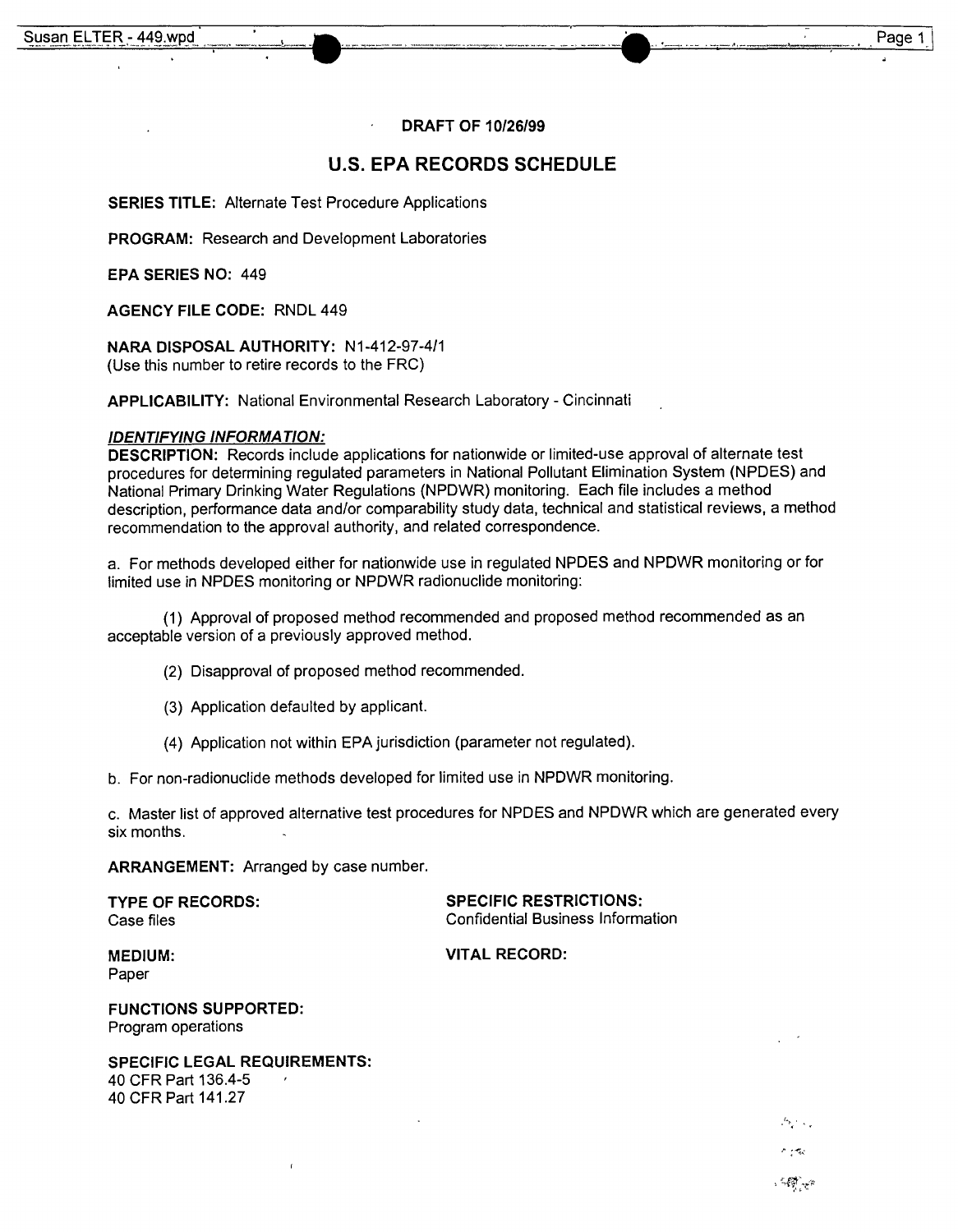## EPA SERIES NO. 449

| <b>DISPOSITION INFORMATION:</b><br><b>FINAL DISPOSITION:</b><br>a(1). Permanent | <b>TRANSFER TO FRC PERMITTED:</b><br>Yes |
|---------------------------------------------------------------------------------|------------------------------------------|
| (2). Disposable                                                                 | Yes                                      |
| $(3)$ and $(4)$ . Disposable                                                    | No                                       |
| b and c. Disposable                                                             | No                                       |
| ×                                                                               |                                          |

### FILE BREAK INSTRUCTIONS:

a and b. Break file when records are 3 years old.

c. Break file when superseded.

#### DISPOSITION INSTRUCTIONS:

a( 1). Retire records to the FRC immediately after file break. Transfer to the National Archives in 10 year blocks 20 years after file break.

(2). Retire records to the FRC immediately after file break. Destroy records 7 years after file break.

(3) and (4). Destroy records after file break.

band c. Destroy records after file break.

#### *APPLICA TION GUIDANCE:*

REASONS FOR DISPOSITION: Documentation is used to support approval of methods or procedures for determining parameters in regulated Agency programs, NPDES and NPDWR. Approved nationwide procedures (item a) are recommended as permanent to be consistent with previously approved items and to support the Agency's regulated programs.

AGENCY-WIDE GUIDANCE: Regulations, Standards, and Guidelines are scheduled as EPA 149.

As required by 36 CFR 1228.58, records with special restrictions such as confidential business information (CBI) or those exempted from disclosure by statute such as the Privacy Act must be shredded or otherwise definitively destroyed with witnessed disposal for records destroyed by contractors.

PROGRAM OFFICE GUIDANCE/DESCRIPTIVE INFORMATION: A December 1989 memo, issued by the Office of Ground Water and Drinking Water, announced that the previous approval of any method for limited use in NPDWR monitoring would be rescinded after reconsideration and promulation of the nationwide method(s) for the corresponding regulated parameter. This policy was formally announced in the January 30, 1991 Federal Register, Vol. 56, No. 20, p. 3548.

| <b>CUSTODIAL INFORMATION:</b> |
|-------------------------------|
| <b>CONTROLLING UNIT:</b>      |

## CONTACT POINT:

| Name: NERL                         | Name: Nancy S. Ulmer                   |  |             |  |
|------------------------------------|----------------------------------------|--|-------------|--|
| Location: Cincinnati               | James O'Dell<br>Mail Code: MS 525      |  |             |  |
| <b>Inclusive Dates:</b>            | 1977 - present Telephone: 513-569-7814 |  |             |  |
| Volume on Hand (Feet): 49 lin. ft. | Office:                                |  | 513-569-730 |  |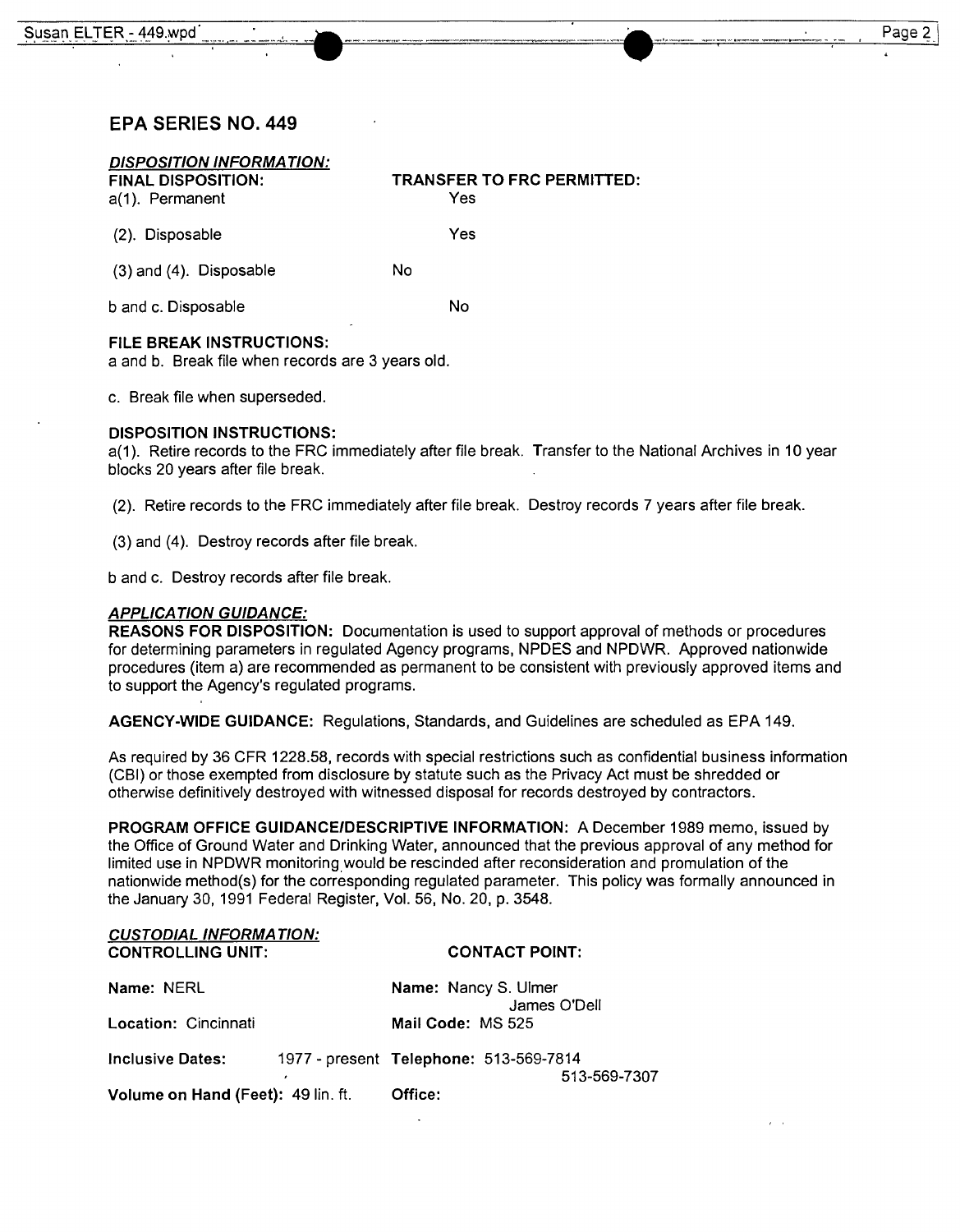$\ddot{\phantom{a}}$ 

竹美 三十  $\ddot{\phantom{a}}$ 

 $\label{eq:1} \mathcal{L}(\text{supp}_{\mathcal{S}_k} \mathcal{L}^{\text{alg}}_{\mathcal{S}_k} \mathcal{F}) = \mathcal{L}_k$  $\epsilon = \sqrt{\epsilon}$ 

# **EPA SERIES NO. 449**

**Annual Accumulation:** 30 lin. in. **Room: (feet or inches)** *CONTROL INFORMA TION:* **RELATED ITEMS:** EPA 149

**PREVIOUSLY APPROVED BY NARA SCHEDULE NOS:**

| Approval             | Approval  | Entry                    | Last     |
|----------------------|-----------|--------------------------|----------|
| Date EPA<br>12/19/96 | Date NARA | Date<br>11/7/95 10/26/99 | Modified |
|                      |           |                          |          |